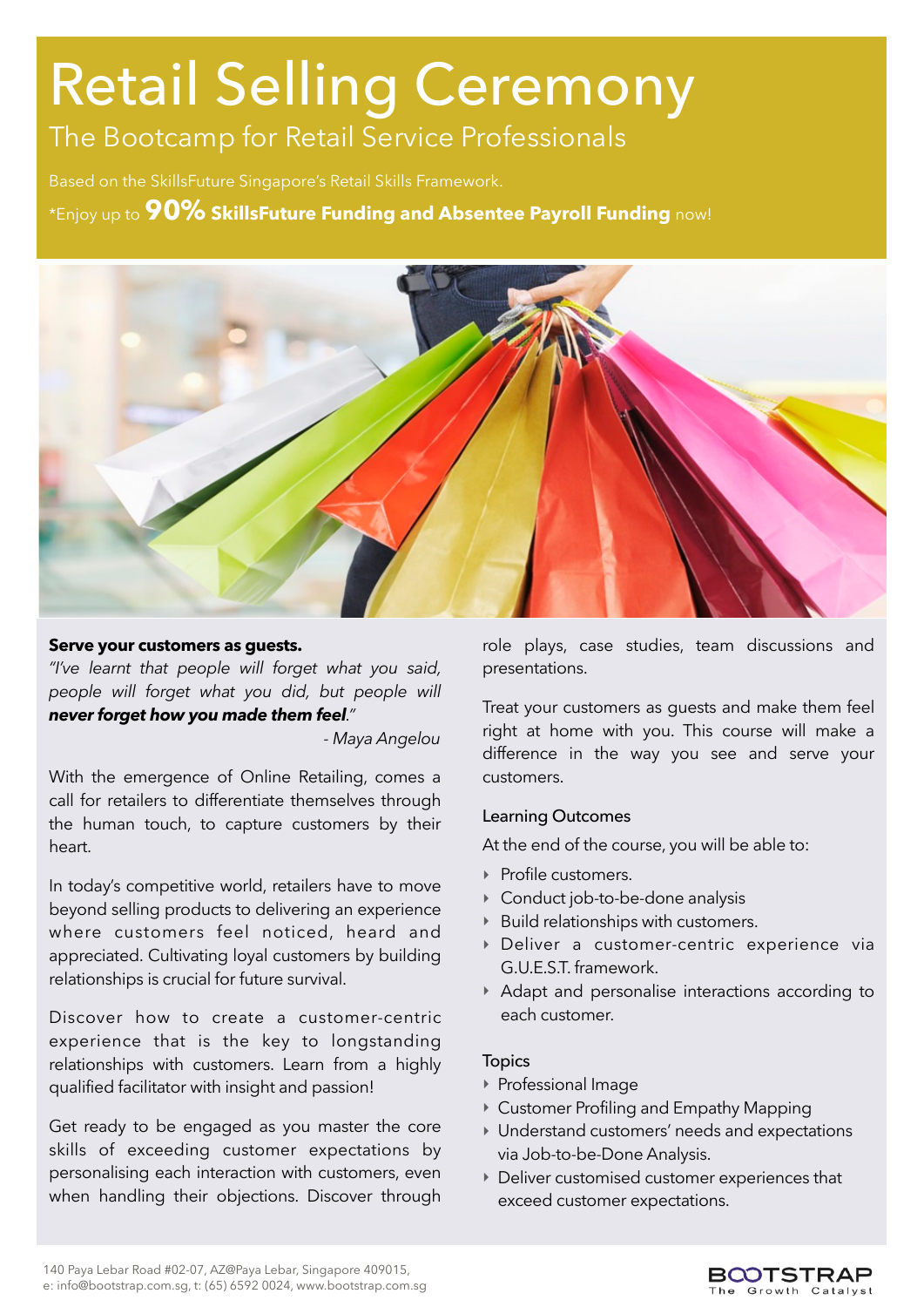# Target Participants

Retail Service Professionals looking to deliver a customer-centric experience.



Upon successful completion of the course, participants will be awarded with a Statement of Attainment from SkillsFuture



Singapore (SSG), namely **Service Leadership**.



## What Our Clients Say…

- ‣ 100% of our participants intend to apply what they have learnt at their workplace.
- ‣ 100% of our participants would recommend the course to their friends and colleagues.



## Register Today!

Call (65) 6592 0024 or Email: Peggy.sitoh@bootstrap.com.sg

2 days, 9.00 am to 6.00 pm, 16 hours Venue: 140 Paya Lebar Road #02-07

9 & 10 Mar 2021 9 & 10 Sep 2021 18 & 19 May 2021

# Course Fee

Enjoy up to 90% SkillsFuture Funding and Absentee Payroll Funding from SSG now! Company-

| Funding Type                                                                         | Course Fee | SkillsFuture<br>Funding | Nett Fee | Absentee Payroll<br>Funding           | Nett Investment<br>for Employer       |
|--------------------------------------------------------------------------------------|------------|-------------------------|----------|---------------------------------------|---------------------------------------|
| <b>SME</b>                                                                           | \$500.00   | \$372.50                | \$127.50 | \$111.75                              | \$15.75                               |
| Non-SME                                                                              | \$500.00   | \$253.30                | \$246.70 | \$67.05                               | \$179.65                              |
| Mid-Career<br>Enhanced<br>Subsidy for<br>Singaporeans<br>aged 40 years<br>and above. | \$500.00   | \$372.50                | \$127.50 | \$111.75 SME<br><b>SME</b><br>Non-SME | \$15.75<br>\$60.45<br>\$67.05 Non-SME |